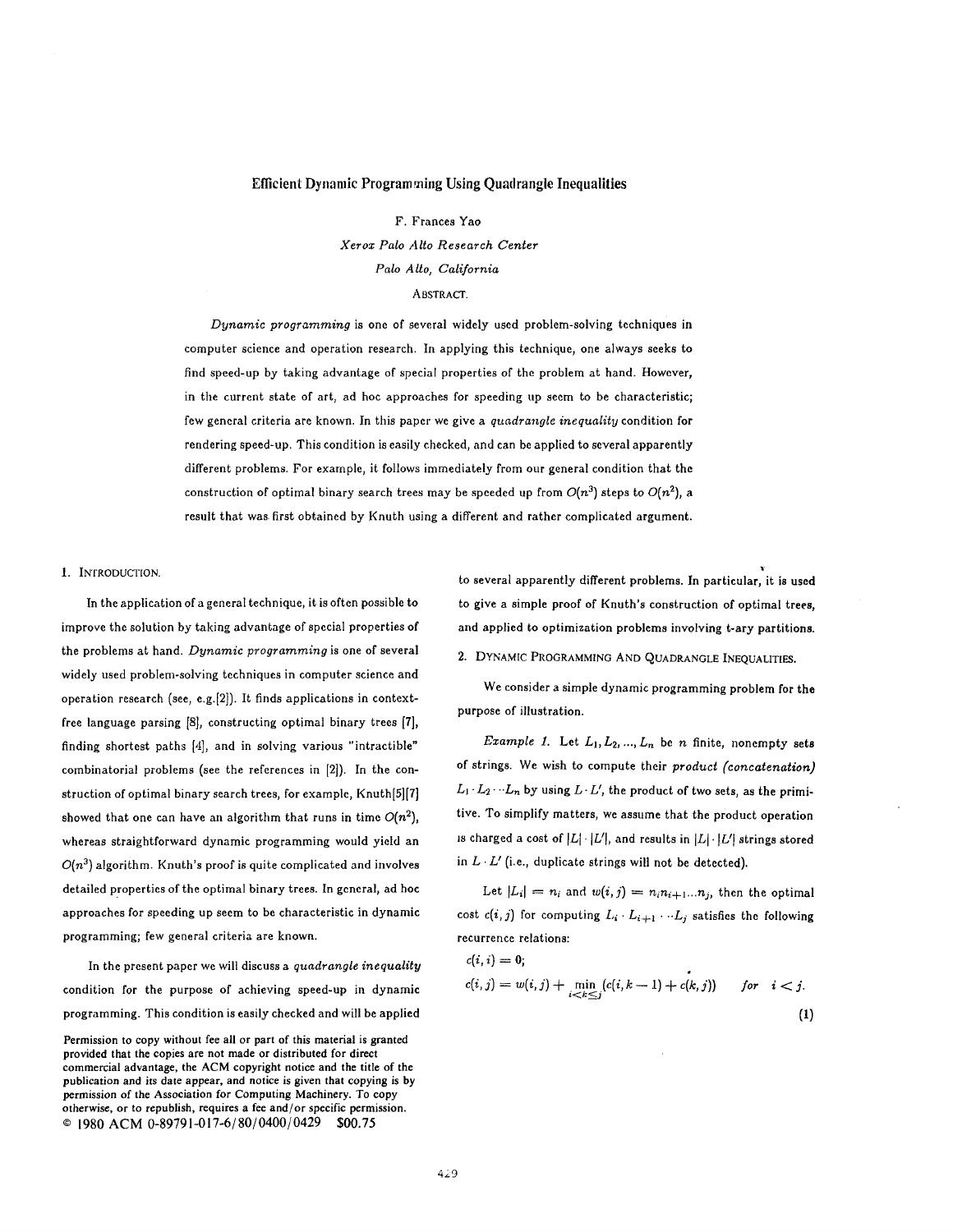We will refer to the function  $w$  in the above relations as the *increment function* for e; it determines the cost function e completely. To evaluate c using the obvious procedure suggested by these equations will require total time  $O(n^3)$ . However, as we will see, the increment function w in *Example 1* satisfies the *quadrangle inequalities (QI)* 

$$
w(i,j) + w(i',j') \le w(i',j) + w(i,j') \quad \text{for} \quad i \le i' \le j \le j'.
$$
\n(2)

This property allows the dynamic programming to be speeded up because of the following general theorem.

*Theorem 1.* If w satisfiesQIand furthermore is monotone on the lattice of intervals (ordered by inclusion), i.e.,

$$
w(i,j) \leq w(i',j') \qquad if \quad [i,j] \subseteq [i',j'],
$$

then the function c defined by (1) can be computed in time  $O(n^2)$ .

We now verify these conditions for the w in *Example 1.*  The monotonicity is obvious, For the QI, let  $a = n_i \cdots n_{i'-1}$ ,  $b =$  $n_{i'} \cdots n_j$ , and  $c = n_{j+1} \cdots n_{j'}$ . Then the QI becomes

$$
ab + bc \leq b + abc.
$$

This is true since

$$
0\leq b(a-1)(c-1).
$$

*Theorem 1* is proved by establishing the following two lemmas.

*Lemma 2.1.* If w satisfies *QI* and is monotone on the lattice of intervals, then the function  $c$  defined by  $(1)$  also satisfies QI.

*Proof.* The proof is by induction on the length  $l = |j'-i|$  of the "long side" of the quadrangle inequality

$$
c(i, j) + c(i', j') \le c(i', j) + c(i, j')
$$
 for  $i \le i' \le j \le j'$ . (3)

First note that (3) is trivial when  $i = i'$  or  $j = j'$ . Therefore (3) is true when  $l \leq 1$ . Inductively, consider two cases: A)i <  $i' = j < j'$ , and B) $i < i' < j < j'$ . (See Figure 1).

Case A). 
$$
i < i' = j < j'
$$
.

In this case,  $(3)$  becomes the (inverse) triangle inequality:

$$
c(i,j) + c(j,j') \leq c(i,j') \qquad \text{for} \quad i < j < j'.
$$
 (4)

Suppose  $c(i, j')$  is minimized at  $k = z$ ; that is,  $c(i, j') = c_z(i, j')$ where we use  $c_k(i, j)$  to denote  $w(i, j) + c(i, k-1) + c(k, j)$ . There



Figure 1. The proof of Lemma 2.1

are two symmetric subcases.

Case A1). 
$$
z \leq j
$$
.

We have 
$$
c(i,j) \leq c_z(i,j) = w(i,j) + c(i,z-1) + c(z,j)
$$
. Therefore,

$$
c(i,j) + c(j,j') \leq w(i,j) + c(i,z-1) + c(z,j) + c(j,j')
$$
  

$$
\leq w(i,j') + c(i,z-1) + c(z,j')
$$
  

$$
= c(i,j'),
$$

where we used the monotonicity of  $w$ , and the induction hypothesis (4) at  $z \leq j \leq j'$ .

*Case A2).*  $z \geq j$ . This is symmetric with *A1*), with all the intervals reversed.

Case B). 
$$
i < i' < j < j'
$$
.

Assume the two terms on the right hand side of (3) achieve their values at  $k = y$  and  $k = z$  respectively. That is,

$$
c(i',j)=c_y(i',j), \quad and \quad c(i,j')=c_z(i,j').
$$

We again look at two symmetric subeases.

Case B1). 
$$
z \leq y
$$
.

We have

$$
c(i',j') \leq c_y(i',j')
$$

$$
\quad\text{and}\quad
$$

 $c(i, j) \leq c_z(i, j).$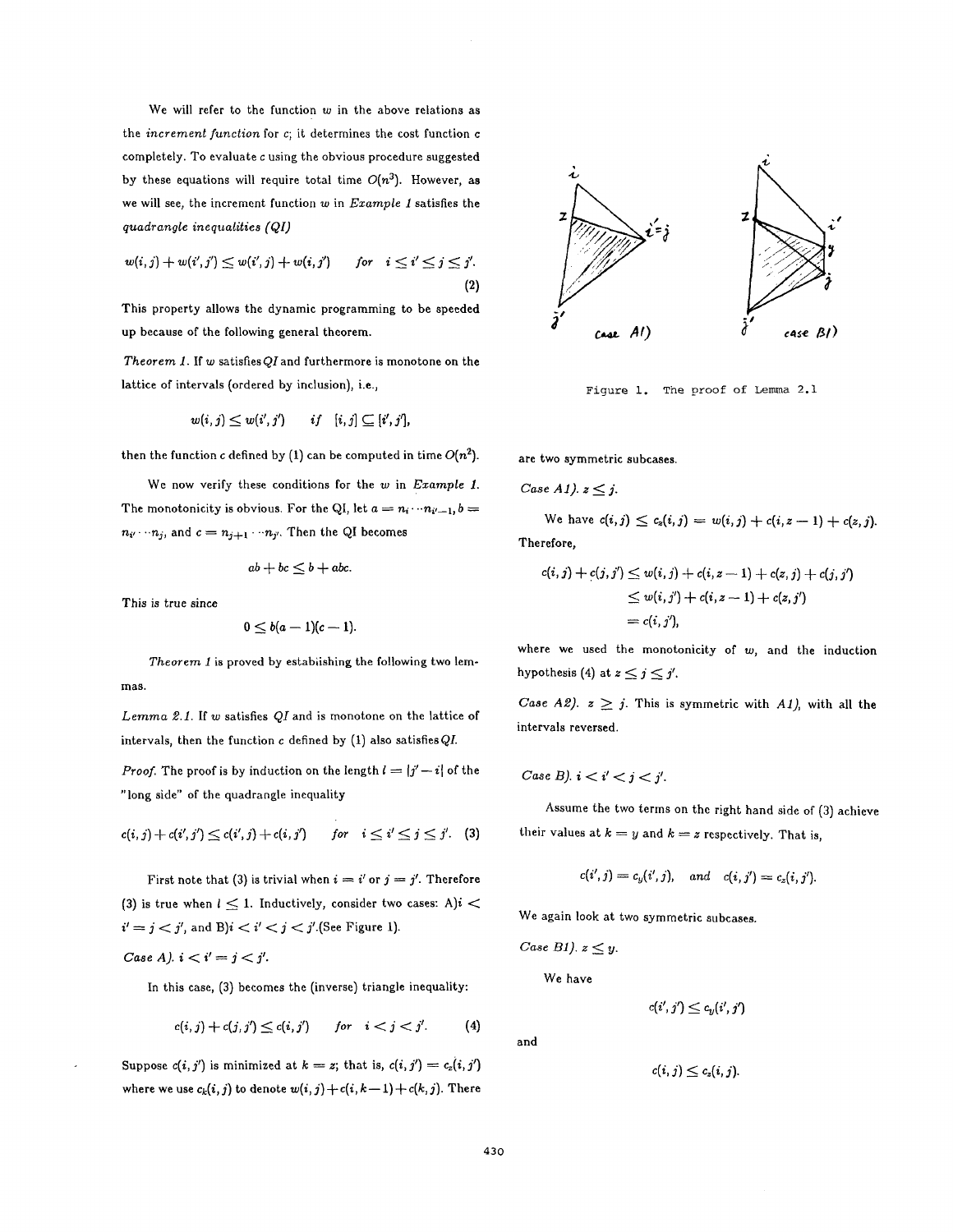Adding them up, we obtain

$$
c(i, j) + c(i', j')
$$
  
\n
$$
\leq c_z(i, j) + c_y(i', j')
$$
  
\n
$$
= w(i, j) + w(i', j') + c(i, z - 1) + c(z, j) + c(i', y - 1) + c(y, j')
$$
\n(5)

Applying the *QI* of *w,* and the induction hypothesis (3) at the points  $z \leq y < j < j'$ , (5) becomes

$$
c(i, j) + c(i', j')
$$
  
\n
$$
\leq w(i', j) + w(i, j') + c(i, z - 1) + c(i', y - 1) + c(y, j) + c(z, j')
$$
  
\n
$$
\leq c_y(i', j) + c_z(i, j')
$$
  
\n
$$
= c(i', j) + c(i, j')
$$

*Case B2).*  $z \geq y$ . This again reduced to *B1*) when all intervals are reversed.

Let us use  $K_c(i,j)$  to denote  $max\{k|c_k(i,j) = c(i,j)\}$ ; so  $K_c(i, j)$  is the largest index k where the minimum is achieved in (1). (We define  $K_c(i, i) = i$ .)

*Lemma 2.2.* If the function c defined in (I) satisfies *QI,* then we have

$$
K_c(i,j) \leq K_c(i,j+1) \leq K_c(i+1,j+1) \qquad \text{for} \quad i \leq j. \tag{6}
$$

*Proof.* It is trivially true when  $i = j$ , therefore assume  $i < j$ . To prove the first inequality  $K_c(i, j) \leq K_c(i, j + 1)$ , we show that for  $i < k \leq k' \leq j$ ,

$$
[c_{k'}(i,j) \leq c_k(i,j)] \Rightarrow [c_{k'}(i,j+1) \leq c_k(i,j+1)]. \tag{7}
$$

Take the quadrangle inequality of c at  $k \leq k' \leq j < j+1$ 

$$
c(k, j) + c(k', j + 1) \leq c(k', j) + c(k, j + 1)
$$

Adding  $w(i, j) + w(i, j + 1) + c(i, k - 1) + c(i, k' - 1)$  to both sides, we get

$$
c_k(i,j) + c_{k'}(i,j+1) \leq c_{k'}(i,j) + c_k(i,j+1),
$$

from which (7) follows. Similarly, the second inequality  $K_c(i, j+)$ 1)  $\leq K_c(i+1,j+1)$  follows from the QI of c at  $i < i+1 \leq$  $k \leq k'.$ 

*Lemma 2.2* says that the matrix  $K_c(i,j)$  is nondecreasing along each row and column. As a consequence, when we compute  $c(i, j)$  for  $\delta = j - i = 0, 1, 2, ..., n - 1$ , only  $K_c(i + 1, j + 1)$  $1)-K_c(i, j)$  minimization operations need to be carried out for

 $c(i, j + 1)$ . Hence for a fixed  $\delta$ , the total amount of work is  $O(n)$ ; the overall computation time is therefore reduced to  $O(n^2)$ . This proves *Theorem 1.|* 

We remark that the monotonicity assumption on  $w$  in *Lemma 2.1* is necessary for the *QIof e.* For example, if we let  $(i, i', j, j') = (1, 2, 2, 3)$ , then the *QI* of *c* becomes

 $c(1, 2) + c(2, 3) \leq c(1, 3),$ 

which is equivalent to

$$
w(1,2)+w(2,3)\leq w(1,3)+\min(w(1,2),w(2,3)),
$$

or

$$
\max(w(1,2), w(2,3)) \leq w(1,3).
$$

3. OPTIMAL BINARY SEARCH TREES.

The construction of optimal binary search trees is a well known example of dynamic programming. The statement of the problem is as follows[5][7].

*Example 2.* We are given  $2n + 1$  probabilities  $p_1, p_2, \dots, p_n$  and  $q_0, q_1, \cdots, q_n$  where

 $p_i$  =probability that  $Key_i$  is the search argument;  $q_i$  =probability that the search argument lies between Key<sub>i</sub> and Key<sub>i+1</sub>.

We wish to find a binary tree which minimizes the expected number of comparisons in the search, namely

 $p_j$ (1  $+$  level of jth internal node in symmetric order)  $+$ l≤j≤n  $\sum q_k$ (level of the  $(k+1)$ st external node,)  $0{\leq}k{\leq}n$ 

where the root has level zero.

Let  $c(i, j)$  be the cost of an optimal subtree with weights  $(p_{i+1}, \dots, p_j; q_i, \dots, q_j)$ . Since all subtrees of an optimal tree are optimal, it follows that  $c(i, j)$  satisfies the same recurrences as given by Equ.(1) with  $w$  now defined by

$$
w(i,j) = p_{i+1} + \cdots + p_j + q_i + \cdots + q_j. \tag{8}
$$

This increment function is monotone, and it satisfies the quadrangle inequalities in fact as equalities. It therefore follows from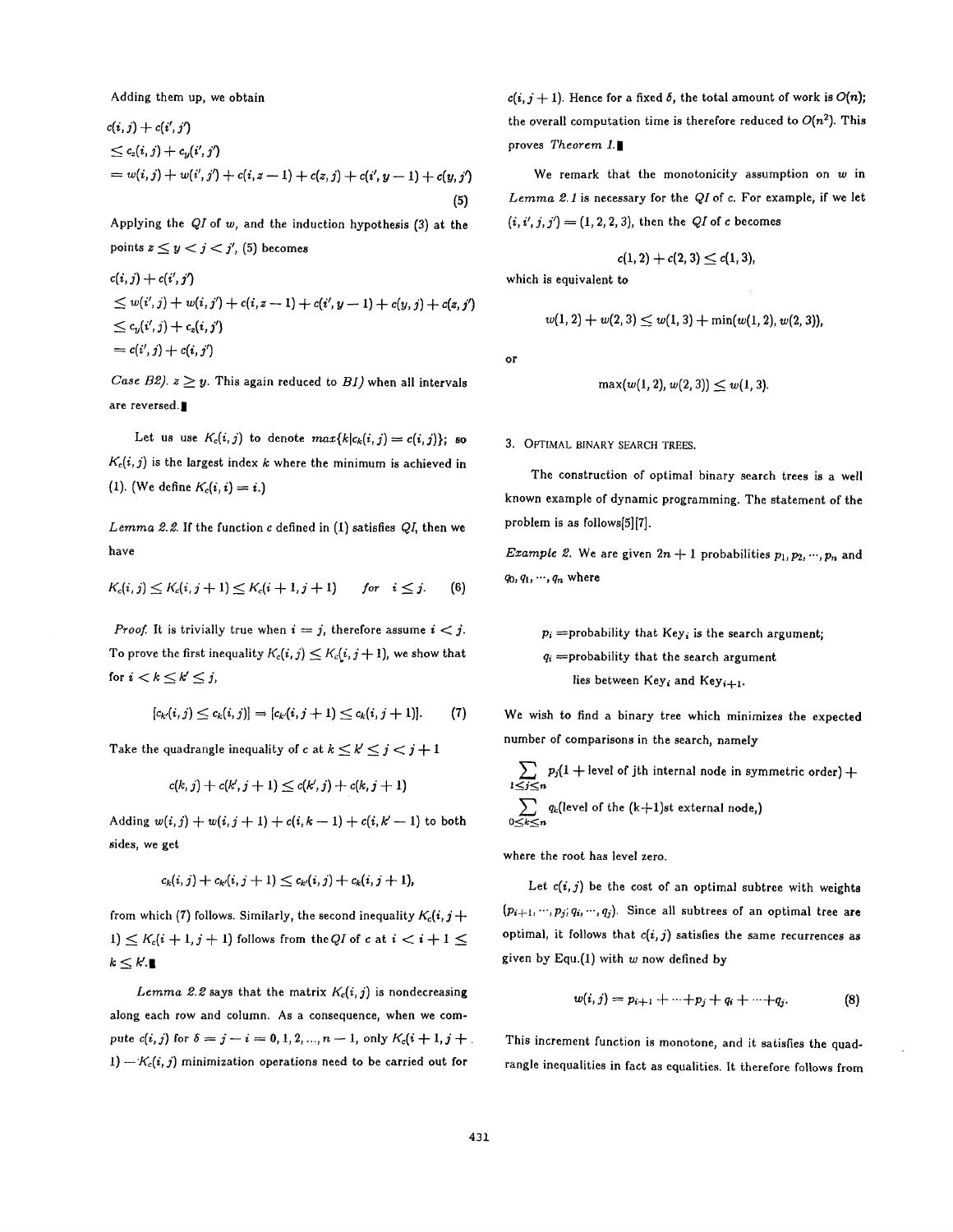*Theorem 1* that we can have an  $O(n^2)$  time construction of an optimal tree by dynamic programming. In [5], the monotone property (6) is derived by a more complex argument.

Note that the question asked in Knuth [7, Section 6.2.2 ex.30] is whether the cost function e satisfies a special case of the quadrangle inequalities, namely

$$
c(i,j) + c(i+1,j+1) \le c(i+1,j) + c(i,j+1), \qquad (9)
$$

'and is therefore answered in the affirmative by *Lemma 2.1*. In fact, (9) is equivalent to the general *QI* since (3) can be derived from (9) by induction on  $|i'-i|$  and  $|j'-j|$ .

## 4. PATHS IN A CONVEX POLYGON .

We look at an example where the quadrangle inequalities have a most intuitive interpretation, and where binary partitions generalize easily to t-ary partitions.

*Example 3.* Suppose  $v_1v_2 \cdots v_n$  is a convex polygon in  $E^2$ . Let  $d(i, j) =$  the Euclidean distance between  $v_i$  and  $v_j$  if  $i \leq j$ , and  $d(i, j) = 0$  if  $i > j$ . We notice that d satisfies the *inverse quadrangle inequalities,* i.e.,

$$
d(i,j) + d(i',j') \geq d(i',j) + d(i,j') \qquad \text{for} \quad i \leq i' \leq j \leq j'.
$$
\n
$$
(10)
$$

(Inverse *QI's* are what we need in considering maximization problems such as the present one.) We use  $A \otimes B$  to denote the  $(max, +)$  -*multiplication* of upper triangular matrices A and B. That is, if  $A = (a(i, j))$  and  $B = (b(i, j))$ , then  $A \otimes B = (c(i, j))$ where  $c(i, j) = \max_{i \le k \le j} (a(i, k) + b(k, j))$ . We define  $D^{(1)} =$  $D = (d(i,j)), D^{(t)} = D^{(t-1)} \otimes D$ , and write  $D^{(t)}$  as  $(d^{(t)}(i,j)).$ For example,  $d^{(2)}(i, j)$  is the length of the longest trajectory from  $v_i$  to  $v_j$  that allows one bounce off the wall  $v_i v_{i+1} \cdots v_j$ . We are interested in computing  $D^{(t)}$  fast.

By associativity  $D^{(t)} = D^{(r)} \otimes D^{(s)}$  for  $t = r + s$ . This multiplication is a special case of a relation of the following form.

$$
c(i,j) = w(i,j) + \max_{i \le k \le j} (a(i,k) + b(k,j)) \quad \text{for} \quad i \le j. \tag{11}
$$

It follows from *Lemma 4.1* below that  $d^{(r)}(i, j)$  satisfies the inverse QI for any  $r \geq 1$  by induction on r. Lemma 4.2 then tells us that the multiplication  $D^{(r)} \otimes D^{(s)}$  can be done in  $O(n^2)$  time for any  $r\geq 1$  and  $s\geq 1$ .

*Lemma \$.1* If w, a and b all satisfy the inverse *QI,* then the function c defined by (11) also satisfies the inverse *QL* 

*Proof.* Similar to the proof of *Lemma 2.1,* except that we need not consider *Case A)* seperately from *Case B).* 

*Lemma \$.2.* If both a and b satisfy the inverse *QI,* then for the function e defined by (11) we have

$$
K_c(i,j) \leq K_c(i,j+1) \leq K_c(i+1,j+1) \quad for \quad i \leq j.
$$

*Proof.* Similar to the proof of *Lemma 2.2.* 

*Theorem 2.* For any *t*,  $D^{(t)}$  can be computed in time  $O((\log t) n^2)$ *Proof.* Apply a standard binary algorithm for computing powers.

*Example 3* is reminiscent of the problem studied in [3], where monotonicity properties similar to Lemma 4.2are utilized to find a maximum triangle inscribed in a convex polygon efficiently. An interesting question is whether the present approach can be used to obtain a fast solution for finding maximum k-gons.

### 5. OPTIMAL T-ARY TREES.

In view of *Theorem 2,* what can we say when Equ(1) is generalized to allow  $c(i, j)$  to be partitioned into up to t subproblems? The recurrence becomes

$$
c(i, j) = w(i, j) + \min_{i < k_1 \le k_2 \le \dots \le k_{t-1} \le j} (c(i, k_1 - 1) + c(k_1, k_2 - 1) + \dots + c(k_{t-1}, j))
$$
\n
$$
i f \quad i < j,
$$
\n
$$
c(i, j) = 0 \qquad \qquad if \quad i \ge j.
$$
\n
$$
(12)
$$

So when  $i < j$ , the problem of computing  $c(i, j)$  is divided into 2 to t subproblems whose sizes are strictly smaller than that of the original problem. (We say a subproblem *c(k,l)* is *empty* if  $k > l$ .) This problem is similar to Example 3; it requires a little more care since it involves recurrences.

The main result we have here is the following. We say that a function w satisfies the *triangle inequalities (TI)* if

$$
w(i,j) + w(j,j') \leq w(i,j') \quad \text{for} \quad i < j < j'.
$$

Notice that  $w$  satisfies TI implies that  $w$  is monotone. (We assume that  $w(i, j) \geq 0.$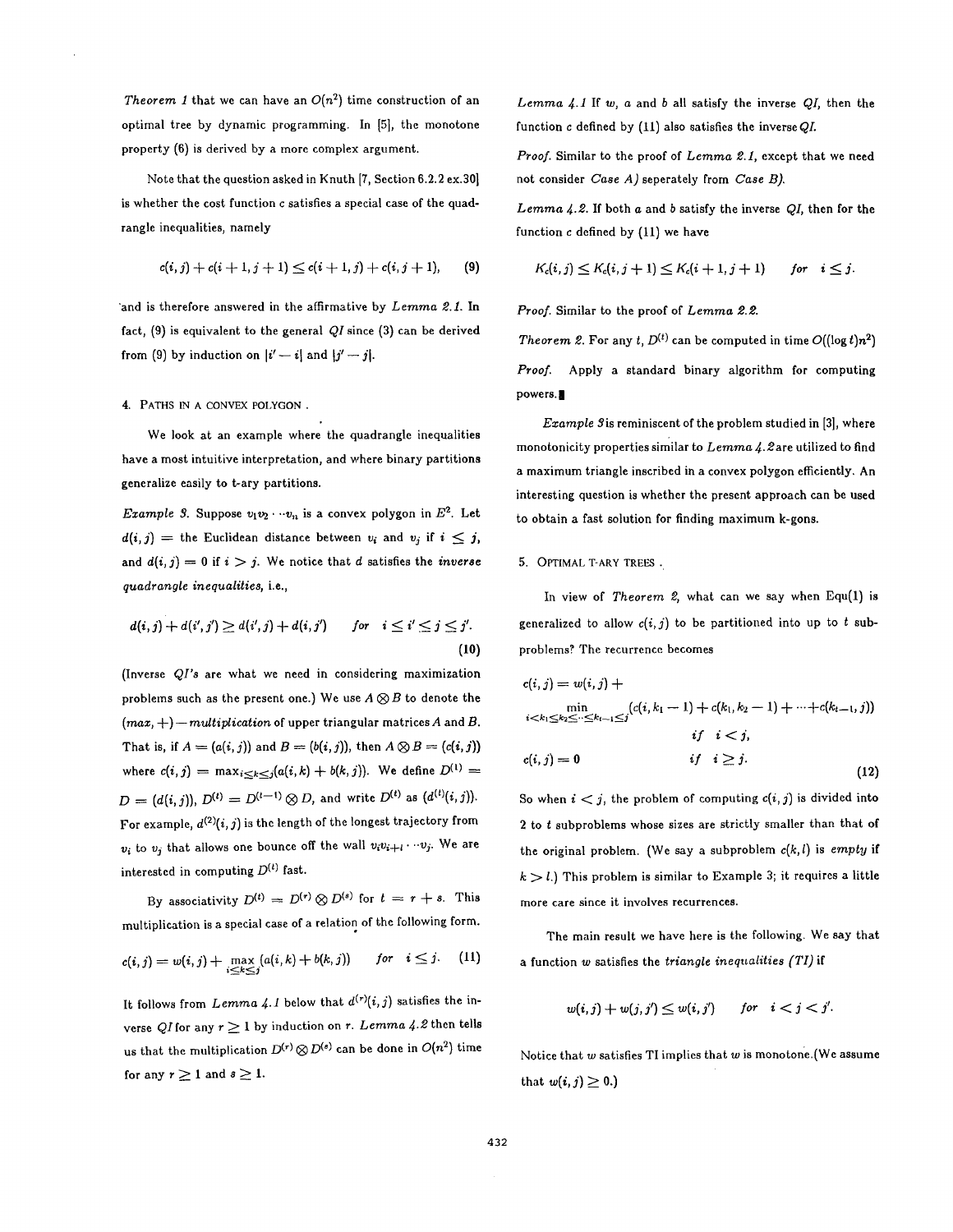*Theorem 3.* If w satisfies Q/and T/, then the function c defined by (12) can be computed in time  $O((\log t)n^2)$ .

*Example 4.* Consider the construction of optimal search trees as in *Example 2,* but allowing each node to have degree at most t. In the special case that all the *q's* are zero, we have  $w(i, j)$  =  $p_{i+1} + \cdots + p_j$ , which satisfies the condition of *Theorem 3*, and such optimal trees can be constructed in time  $O((\log t)n^2)$ .

Let us denote the 'min' term in Equ(12) by  $f^{(t)}(i, j)$ . Thus,

$$
f^{(t)}(i,j) = \min_{i < k_1 \le k_2 \le \dots \le k_{t-1} \le j} \{c(i, k_1 - 1) + c(k_1, k_2 - 1) + \dots + c(k_{t-1}, j)\}
$$
\n
$$
if \quad i < j,
$$
\n
$$
f^{(t)}(i, j) = 0 \qquad if \quad i \ge j.
$$
\n
$$
(13)
$$

Furthermore, define  $f^{(1)}(i, j) = c(i, j)$ ; and for  $2 \le q \le t - 1$ , define  $f^{(q)}(i, j)$  to be the optimal sum of  $\leq q$  subproblems.

$$
f^{(q)}(i,j) = \min_{\substack{i \le k_1 \le k_2 \le \dots \le k_{q-1} \le j}} (c(i, k_1 - 1) + c(k_1, k_2 - 1) + \dots + c(k_{q-1}, j))
$$
  
\n
$$
if \quad i \le j,
$$
  
\n
$$
f^{(q)}(i, j) = 0 \qquad if \quad i > j.
$$
\n(14)

Note that, in a partition of  $f^{(q)}(i, j)$ , only one subproblem is required to be nonempty.

*Fact A.*  $f^{(1)}(i,j) \geq f^{(2)}(i,j) \geq \cdots \geq f^{(t)}(i,j).$ 

*Proof.* All except the last inequality follows immediately from the definition of  $f^{(q)}$ . If  $f^{(t-1)}(i, j)$  is obtained by a decomposition into two or more subproblems, we have  $f^{(t-1)}(i,j) \geq f^{(t)}(i,j)$  ; otherwise  $f^{(t-1)}(i, j) = c(i, j) \ge f^{(t)}(i, j)$  by Equ(12) since  $w(i, j) \ge 0$ . **|** 

*Fact B.* 

 $\mathbf{A}$ 

$$
f^{(q)}(i,j) = \min_{i \le k \le j} (f^{(r)}(i,k-1) + f^{(s)}(k,j)) \quad \text{for} \quad q = r + s,
$$
  
and  $r \ge 1, s \ge 1, 2 \le q \le t - 1.$  (15)

*Proof.We will show that lefthand side* >righthand side since the other direction is obvious. If in (14) the minimum value of  $f^{(q)}(i, j)$ is achieved with division points  $k_1, \dots, k_r, \dots, k_{q-1}$ , we choose k to be this  $k_r$  on the righthand side of Equ(15).

*Fact C.* 

$$
f^{(t)}(i,j) = \min_{i < k \le j} (f^{(\tau)}(i,k-1) + f^{(s)}(k,j)) \quad \text{for} \quad t = r + s,
$$
  
and  $r \ge 1, s \ge 1.$  (16)

*Proof.* Similar to the proof of *Fact B.* Again choose k on the righthand side to be the  $k_r$  of the lefthand side.

*Lemma 5.1.* In (14), if  $f^{(r)}(i, j)$  and  $f^{(s)}(i, j)$  satisfy QI for  $i$  –  $j < \delta$ , then  $f^{(q)}(i, j)$  satifies  $QI$  for  $i - j \leq \delta$ .

*proof.* Similar to the proof of *Lemma 2.1.1n* the case corresponding to *Case A1),* we need the *TI* 

$$
f^{(s)}(z,j) + f^{(q)}(j,j') \leq f^{(s)}(z,j'),
$$

which follows from the *QI* of  $f^{(s)}$ , and the fact  $f^{(q)} \leq f^{(s)}$ . Similarly, *Case A2*) follows from the *QI* of  $f^{(r)}$ , *Case B1*) from the *QI* of  $f^{(s)}$ , and *B2*) from the *QI* of  $f^{(r)}$ . (See Figure 2).



Figure 2. The proof of Lemma 5.1

*Lemma 5.2.* In (15), if  $f^{(r)}(i, j)$  and  $f^{(s)}(i, j)$  satisfy QI for  $i$  $j \leq \delta$ , then  $f^{(t)}(i, j)$  satifies  $QI$  for  $i - j \leq \delta + 1$ .

*proof.* Analogous to the proof of *Lemma 5.1;* here the problem sizes are strictly reduced in the inductive step.  $\blacksquare$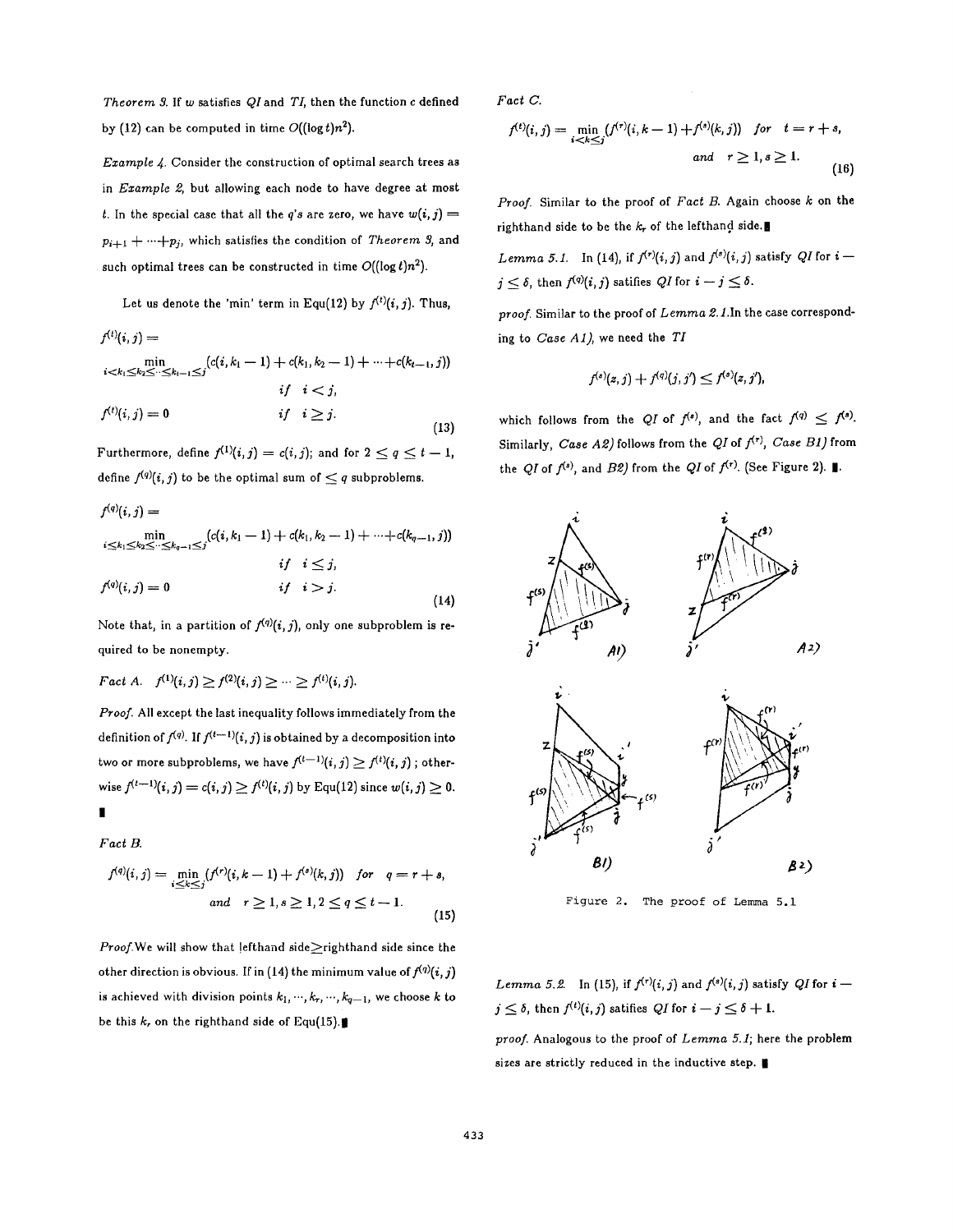*Lemma 5.3.* In (12), w satisfies QI and TI implies that  $f^{(1)}(=$ . c), ...,  $f^{(q)}$ , ...,  $f^{(t)}$  all satisfy *QI*.

*proof.It* follows from the preceding two Lemmas by induction on  $\delta = j - i$  and on q, noting that w satisfies *QI*, *TI* and  $f^{(t)}$  satisfies *QI* together imply that c satisfies QI.

proof of Theorem 3.For the f's on the lefthand side of (15) and (16), we use  $K_f(i, j)$  as before to denote the largest k on the righthand side which allows the minimum value of  $f(i,j)$  to be achieved. By the same argument which led to *Lemma 2.2 and* 

 $4.2$ , we have

$$
K_f(i,j) \leq K_f(i,j+1) \leq K_f(i+1,j+1) \quad \text{for} \quad i \leq j,
$$
\n
$$
\text{and} \quad f = f^{(q)}, 1 \leq q \leq t. \tag{17}
$$

Let  $q_0, q_1, \dots, q_h$  be an *addition chain*[6] for t; that is,  $q_0 = 1$ ,  $q_h = t$ , and for each  $i \geq 1$ ,  $q_i = q_j + q_k$  for some  $j < i, k < i$ . It is well known that any  $t$  has an addition chain of length  $h \leq 2 \log t$ . The following procedure then employs Equ(15), (16) and (17) to compute  $c(i, j)$ .

begin\n
$$
\begin{aligned}\n\text{begin} \\
\text{for } 1 \leq i \leq n, 1 \leq m \leq h \text{ do } f^{(q_m)}(i, i) \leftarrow 0; \\
\text{for } \delta \leftarrow 1 \text{ to } n \text{ do} \\
\text{for } m \leftarrow 1 \text{ to } h \text{ do} \\
\text{for } j - i = \delta \text{ do} \\
\text{compute } f^{(q_m)}(i, j)\n\end{aligned}
$$

Because of Equ(17), the innermost loop takes only  $O(n)$ steps. Therefore the algorithm uses total time *O(hn2),* which is  $O((\log t)n^2)$ .

## 6. CONCLUDING REMARKS .

In this paper we have considered a general type of conditions which ensures monotonicity of division points in certain dynamic programming processes. This monotonicity property makes it possible to achieve speed-up by a facor of n or more over the straightforward implementations. We would also like to point out some situations where the present results do not apply, and which deserve further study.

The monotonicity property for the division points does not hold for the matrix multiplication chain problem $[1]$ , as shown



```
Figure 3a. c(1,3) + c(2,2) \leq c(1,2) + c(2,3).
```




Figure 3b. For tne w defined by (8), Equ (16) fails.

by the following example. Consider the matrices  $M_1, M_2, M_3, M_4$ with dimensions  $2 \times 3$ ,  $3 \times 2$ ,  $2 \times 10$ , and  $10 \times 1$ , respectively. As can be easily verified, the proper order to compute  $M_1M_2M_3$  is to parenthesize it as *(MjM2)M3,* while the optimal computation of  $M_1M_2M_3M_4$  corresponds to  $M_1(M_2(M_3M_4))$ .

Similarly, optimal t-ary search trees in general (when the *q'a*  are not zero) do not satisfy the monotonicity property either.The addition of a new leftmost key may force the division points (at the root) to shift rightward! An example is shown in Figure 3. As